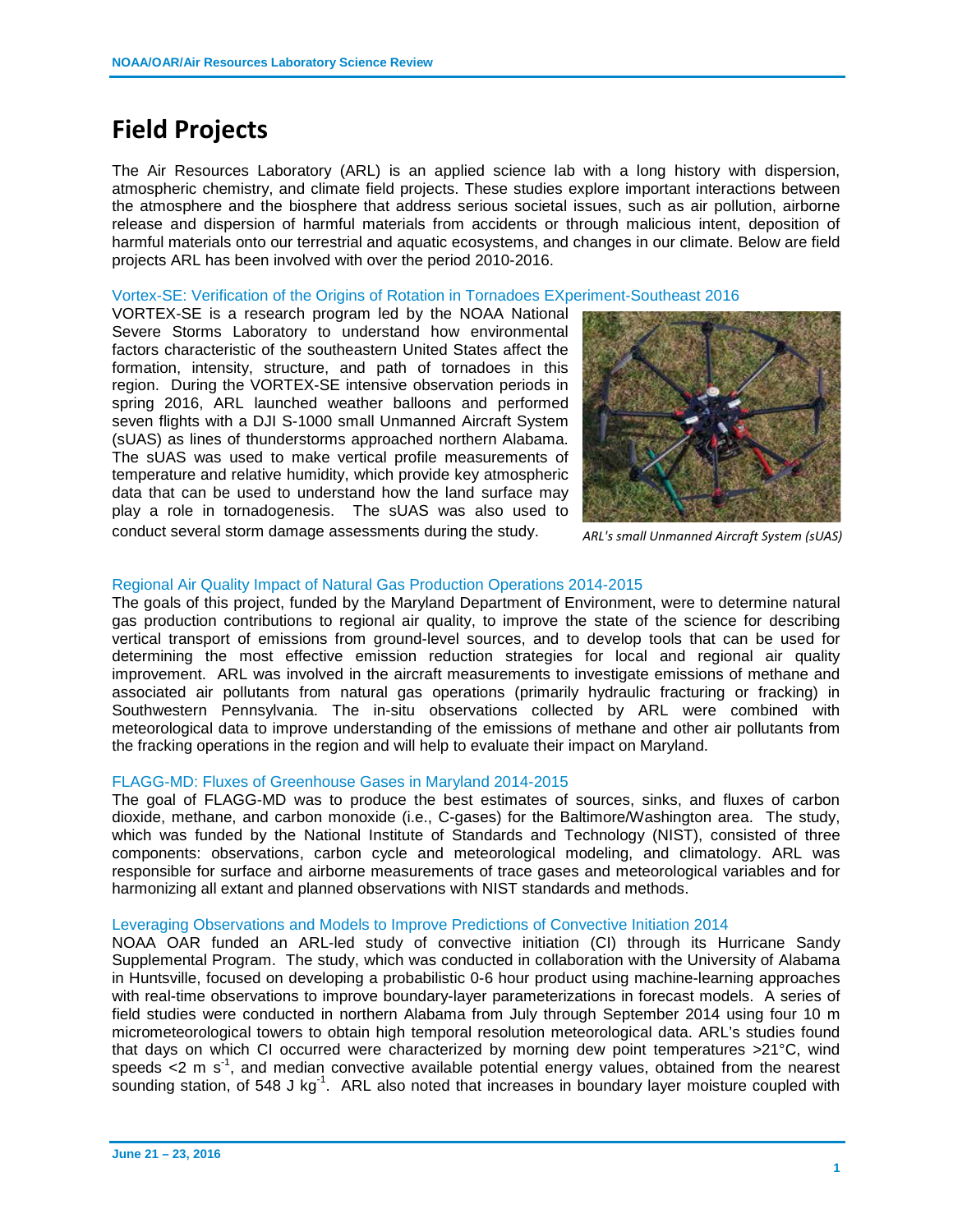large gradients in sensible heat flux during morning hours may be responsible for triggering CI under synoptically quiescent conditions.

# Ammonia Emission from Fertilizer Application: Understanding an Uncertain Input to Air Quality Models 2014

The goals of this NSF-funded study were to measure ammonia emissions from fertilizer application at the local scale in an intensively managed agro-ecosystem in Illinois and develop a method to facilitate connection of local emissions with the regional scale. ARL deployed a suite of micrometeorological instruments, both above-canopy and in-canopy, to quantify ammonia emissions from fertilizer applications to a corn field at the University of Illinois Energy Farm. Results from the study were used to determine spatial and temporal variability of ammonia and to investigate the dependence of ammonia emissions on environmental and field management parameters.

#### Project Sagebrush 2013-ongoing

Project Sagebrush is a multi-year study focused on re-evaluation of data from classical tracer field experiments from the 1950s and 1960s addressing short-range plume dispersion. Results from the earlier experiments are still widely accepted and frequently used. Newer technologies available for measuring both turbulence levels and tracer concentrations were applied in Project Sagebrush. ARL was responsible for deploying modern meteorological instrumentation and tracer technology, which were not available during the older dispersion studies. ARL conducted the study at its tracer release facility, located on the Department of Energy's Idaho National Laboratory (INL). Results include a modern set of tracer data, along with high-quality measurements collected from an extensive set of sensors in the boundary layer. The results will be highly useful to the dispersion research community both for understanding short-range dispersion in open terrain and for developing, improving, and testing dispersion models.

#### Aircraft Observations and Model Simulations in Support of GOES-R/VIIRS 2013-2014

The goals of this study were to use observations to evaluate Geostationary Operational Environmental Satellite System Advanced Baseline Imager (GOES-R ABI) retrievals and characterize ABI aerosol optical depth (AOD)/suspended matter accuracy and precision; explore the use of observations to develop techniques for relating remotely sensed AOD and its link to surface fine fraction particulate matter; and gain a better understanding of the fundamental meteorology and chemistry of aerosols to provide policyrelevant science as guidance to air pollution control agencies. ARL was involved in the aircraft measurement of aerosols and provided Weather Research and Forecasting (WRF)-Community Multiscale Air Quality (CMAQ) model simulations over the study area.

## FOCAL: Flux Observations of Carbon from an Airborne Laboratory 2013-2014

FOCAL was an NSF-funded study conducted in collaboration with Aurora Flight Sciences Corporation and Harvard University to measure fluxes of carbon dioxide and methane, two important greenhouse gases. The goal of this project was to quantify the fluxes of carbon-based greenhouse gases from the

permafrost region of the Alaskan North Slope<br>using aircraft and tower-based eddy using aircraft and tower-based covariance measurements. ARL's Best Aircraft Turbulence (BAT) probe was a key part of the FOCAL campaign. The probe is a custom-designed wind sensor that was mounted to the front of an aircraft to make high frequency measurements of atmospheric pressure, air temperature, and turbulence—chaotic, three dimensional flow of winds that drive upward and downward transport of mass, momentum, and energy between the surface of the Earth and the lower part of the atmosphere. In addition, isotopologue concentrations of carbon



dioxide and methane were recorded to *ARL measurement site and the Aurora Flight Sciences plane in Alaska*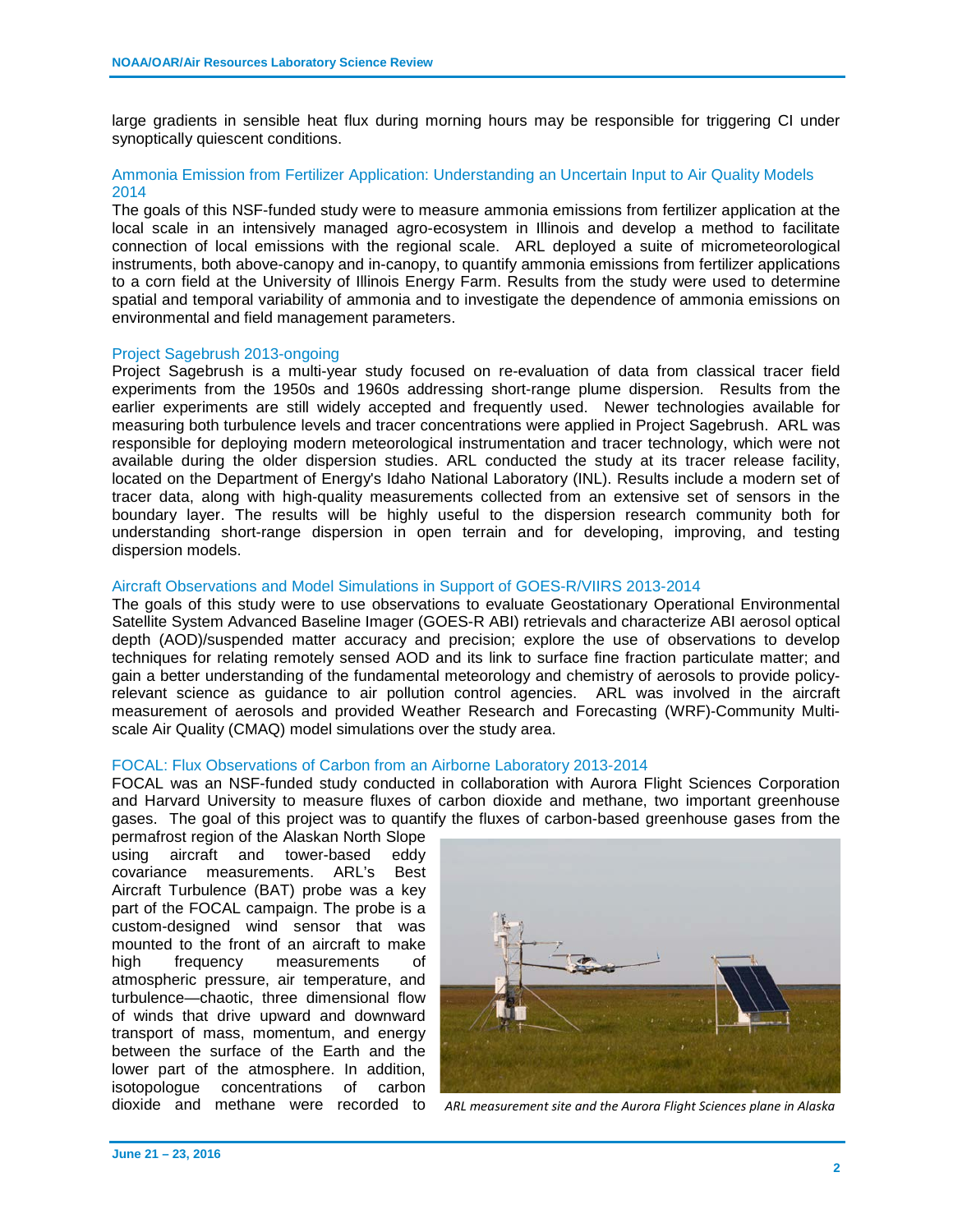determine if greenhouse gas emissions were thermogenic or biogenic.

## SENEX: Studying the Interactions Between Natural and Anthropogenic Emissions at the Nexus of Climate Change and Air Quality 2013

SENEX 2013 was a NOAA-led study to quantify emissions of greenhouse gases and aerosols in the Southeast U.S. and to investigate the roles played by anthropogenic and natural emissions in the formation of ozone and aerosol in the atmosphere. ARL provided forecasting support for SENEX and evaluated the CMAQ prediction of carbon monoxide (CO) vertical profiles in the upper and lower troposphere in comparison to CO measurements from flights during the study. ARL's work on SENEX illustrated that National Air Quality Forecast Capability (NAQFC) real-time wildfire emission modeling can reconstruct the distribution of CO and related pollutants during wildfires.

#### SOAS: Southern Oxidant and Aerosol Study 2013

SOAS was a comprehensive campaign led by Rutgers University and the U.S. EPA to advance understanding of emissions, atmosphere‐biosphere exchange, chemistry, aerosol processes, and climate change in the southeastern U.S. ARL measured ambient concentrations of ozone, sulfur dioxide, and reactive nitrogen species and compared these measurements with aircraft profiling and satellite column observations. Data from the study were used to characterize differences in the diurnal variations for these trace gases. ARL also provided forecasting and post-analysis support during the field study.

#### Birch Creek Valley 2013

The goal of this project was to study wind flows in highly complex terrain and generate a database for the improvement of models for predicting high resolution wind fields in complex terrain. ARL partnered with Idaho National Laboratory (INL) to conduct a series of measurements to investigate large-scale wind flows in Birch Creek Valley, a large intermontane valley with relief of several thousand feet. ARL deployed a radar profiler, three sodars, and two sonic anemometers during the study. ARL's efforts produced high-resolution wind and planetary boundary layer observations in complex terrain, and these observations were used to test wind models used for wildfire spread predictions.



*ARL's Birch Creek Valley station in Idaho*

#### SPICE: World Meteorological Organization Solid Precipitation Intercomparison Experiment 2012-ongoing

SPICE is an international study supported by the WMO to investigate the measurement of precipitation amount, intensity, and type (liquid, solid, mixed), over various time periods (minutes, hours, days, season). SPICE also includes intercomparisons of snow depth measurements (on the ground) and snowfall measurements. ARL has a leading role with SPICE that focused on quantification of errors and uncertainty in solid precipitation measurements and creation of adjustments to correct measurements made with different precipitation gauges.

#### Nnet: Nitrogen Human Environment Network, Nitrogen Cycling in Latin America: Drivers, Impacts and Vulnerabilities 2012-ongoing

Nnet is a study funded by NSF and Inter-American Institute for Global Change to determine the main nitrogen sources and sinks in South America. ARL supports a wet deposition collection site, Mar Chiquita, located in Argentina. This site follows the National Atmospheric Deposition Program (NADP) protocol for measuring the ion composition in rain.

## DISCOVER-AQ: Deriving Information on Surface Conditions from Column and Vertically Resolved Observations Relevant to Air Quality 2012-2014

DISCOVER-AQ was a multi-year campaign led by NASA to improve the use of satellites to monitor air quality for public health and environmental benefit. ARL provided forecasting support for all four DISCOVER-AQ studies: over the Washington, DC, metropolitan area in 2011; Central Valley of California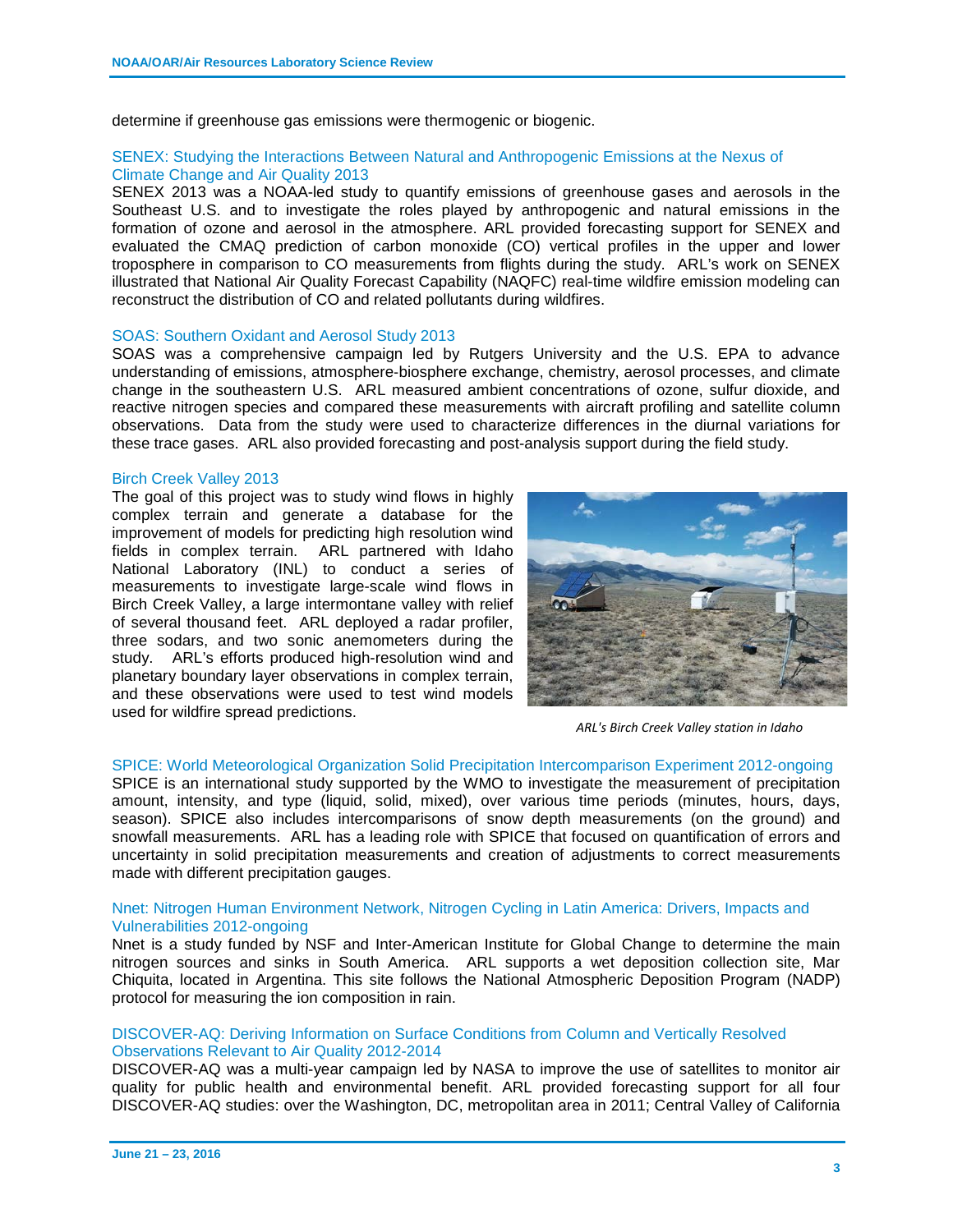and Houston, TX, in 2013; and over the Front Range of Colorado in 2014. In addition, ARL installed and operated a suite of trace gas measurement instrumentation to measure nitrogen oxides, carbon monoxide, sulfur dioxide, and ozone in Texas in 2013. ARL was one of the few research organizations capable of fielding the ultra-sensitive detectors needed to measure this suite of compounds at low atmospheric concentrations. ARL's participation in DISCOVER-AQ produced comparisons of land surface temperatures from NOAA and NASA satellites (e.g., Geostationary Operational Environmental Satellite system (GOES) and Suomi National Polar-orbiting Partnership (S-NPP)) and from the North American Mesoscale Forecast System (NAM) and Weather Research and Forecasting (WRF) Model with surface and aircraft observations. ARL also characterized differences in diurnal variations of surface and column observations for key trace gases and aerosols and examined horizontal scales of variability affecting satellites and model calculations.



*ARL and collaborators preparing for mercury flight*

## Aircraft Measurement of Atmospheric Mercury and Trace Gases 2012-2014

The goal of this NOAA-funded study was to examine potential transport of mercury from the upper troposphere to the lower troposphere and potential correlations of mercury concentrations aloft to those at the surface. ARL was involved in aircraft measurements of mercury species and trace gases during the study. Data from ARL's measurements were used to evaluate and improve models, and to identify potential oxidation pathways and assess the relative contributions of natural and anthropogenic processes to local, regional, and global mercury burdens.

## Air Temperature Biases Near Roadways and Buildings 2012-2014

The goal of this project was to quantify biases in air temperature measurements and investigate the typical statistical treatment used to address inhomogeneities in air temperature. ARL's work focused on biases caused by siting of instrumentation near artificial heating sources and also biases caused by different measurement systems.

## DC3: Deep Convective Clouds and Chemistry 2012-2013

DC3 was a study funded by NSF and NASA to investigate the impact of deep, mid-latitude continental convective clouds, including their dynamical, physical, and lightning processes, on upper tropospheric composition and chemistry in northeastern Colorado, central Oklahoma, and northern Alabama. ARL was engaged in the measurement of a few key chemical species using a laser instrument onboard the NASA DC-8 aircraft.

## Airborne Mercury Sampling aboard the University of Tennessee Space Institute (UTSI) Piper Navajo Aircraft 2012-2013

The goal of this study was to investigate the vertical profiles of atmospheric mercury species from the surface to 20,000 feet above sea level through monthly sampling flights over central Tennessee. The data were used to investigate the distribution and transport of mercury in the regional scale and to assess the importance of vertical transport of atmospheric mercury species in the mid-to-upper troposphere. ARL made measurements of mercury, ozone, and sulfur dioxide from the aircraft and at a nearby surface site.

# Ammonia Emissions at the University of Tennessee Farm 2012

The goal of this study was to improve the understanding of the complex relationships between ambient ammonia and meteorological parameters, such as temperature and relative humidity, which influence volatilization rates and ultimately, ambient concentrations near emission sources. ARL's role was to determine how environmental conditions affected ambient concentrations, and therefore, the amount of ammonia available in the atmosphere to form particulate matter or participate in deposition processes.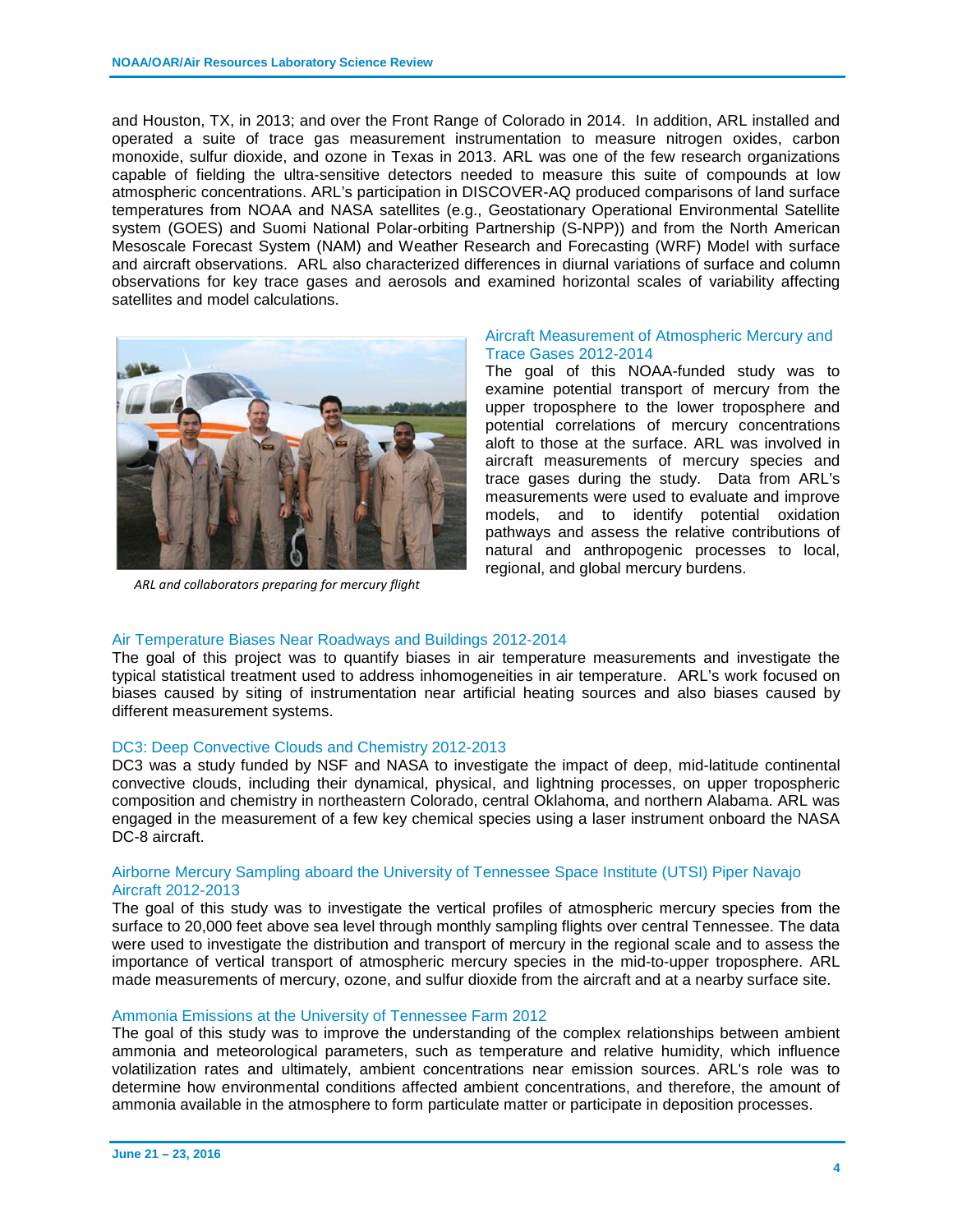#### Assumption of Mercury Monitoring Research Activities at the Mauna Loa Observatory 2011-ongoing

ARL was tasked by U.S. EPA's Clean Air Markets Division to assume operational oversight of mercury monitoring studies at NOAA's Mauna Loa Observatory baseline monitoring station. The goal of the project is to better understand the emissions, transport, transformations, and dynamics of atmospheric mercury from a site in the remote free troposphere, and to provide atmospheric mercury data for public access through the National Atmospheric Deposition Program's Atmospheric Mercury Network. ARL operates chemical detectors for atmospheric mercury species and ancillary trace gases (ozone, sulfur dioxide, carbon monoxide) at this important site. Thus far, examination of mercury data from the Observatory revealed an important artifact in the measurement of particulate mercury, with substantial impact to our understanding of the atmospheric mercury cycle. Volcanic emissions from the Kilauea vent are occasionally transported toward the Observatory, and it was theorized that mineral aerosols in the volcanic plume were responsible for this artifact. ARL deployed a duplicate mercury measurement system atop Mauna Kea, some 40 km distant, for measurement comparison purposes; unlike Mauna Loa, Mauna Kea is an inactive volcano, and the summit is typically free from volcanic influences. ARL staff designed and conducted the entire measurement comparison and deployed duplicate instrumentation for the measurement of mercury, ozone, and sulfur dioxide atop Mauna Kea for the short-term study.

#### WFIP1 and WFIP2: Wind Forecast Improvement Program 2011-ongoing

The WFIP studies were conducted in two phases. The goal of the WFIP1 (2011-2012) was to improve the ability to model and forecast winds to optimize the generation of wind power, primarily in flat terrain of the Great Plains. The goal of WFIP2 (2013-present) is to improve the ability to model and forecast winds to optimize the generation of wind power with an emphasis on the more complex terrain of the Pacific Northwest. As part of these studies, ARL operated a radar wind profiler, three sodars, and two full component surface flux suites at three Oregon sites: Boardman, Wasco, and Prineville. ARL also collaborated with NOAA ESRL on installation of a RASS system with the radar wind profiler.



*Launch of ARL radiosondes in Texas*

#### Texas Radiosonde Study 2011

The goal of this study was to investigate the day and nighttime planetary boundary layer heights and the formation and persistence of the low-level nocturnal jet. ARL conducted high-resolution radiosonde profiles at the Ocotillo Field Research site near Big Spring, TX. ARL's analyses revealed a persistent (in time) nocturnal jet with the maximum velocity at the base of the nighttime surfacebased inversion. Evidence of the persistence of the nocturnal jet is apparent in the radiosonde profiles acquired three hours after sunrise.

## Dust Transport/Tracer Dispersion Project 2011

ARL partnered with the Pacific Northwest National Laboratory and the Desert Research Institute to design a dust transport study for the Hanford Reservation in central Washington. The design of the experiment paired collocated dust and tracer measurements, with the source for both species being dust generated by a vehicle driven on a dirt road while simultaneously releasing an inert non-depositing tracer. Simultaneous tracer measurements were made using ARL's fast response tracer gas analyzers to identify the optimum tracer release rates.

## NOAA/Federal Aviation Administration/National Center for Atmospheric Research Precipitation Testbed 2010-ongoing

The goal of this study is to assess the methods of measurement and the observation of solid precipitation, snowfall, and snow depth at automatic, unattended stations used in cold climates (e.g., polar and alpine). Results from the study's intercomparisons and evaluations of the different precipitation measurement techniques will be used by national precipitation measurement networks. The precipitation testbed in Marshall, CO, is the focus of the U.S. effort for evaluating a new standard for measuring solid precipitation. While solid precipitation measurements have been the subject of many studies, there have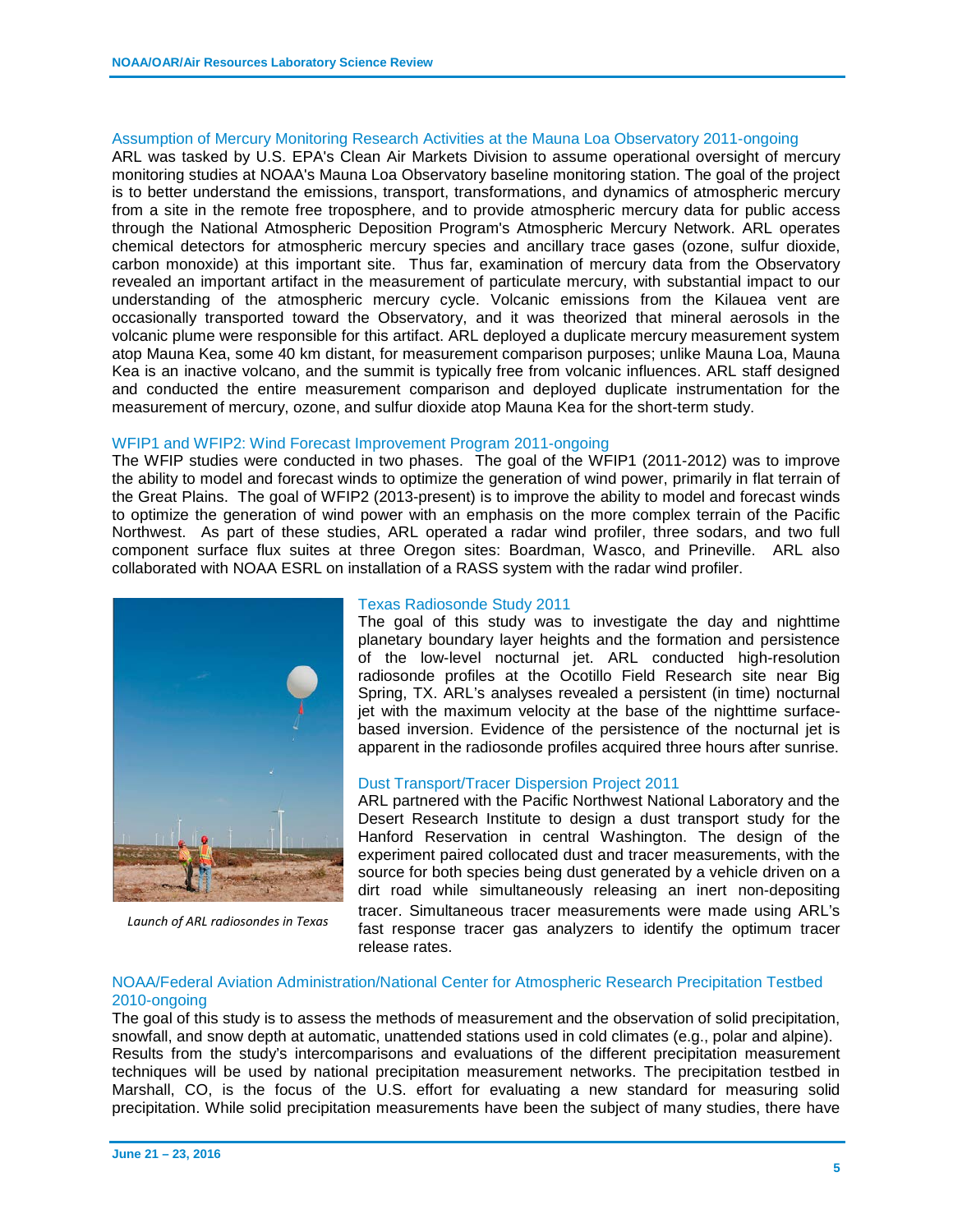been only a limited number of coordinated assessments on the accuracy, reliability, and repeatability of automatic precipitation measurements. Through this study, ARL will provide the scientific community with 1) a better understanding of the accuracy and precision of gauges and the ability of those gauges to report solid precipitation; 2) an evaluation of new and emerging technology for the measurement of solid precipitation (e.g., non-catchment); and 3) an assessment of the gauges' potential use in operational applications.

#### NOAA and Duke Energy Generation Wind Energy Study 2010-2013

As part of a three-year Cooperative Research and Development Agreement (CRADA) with Duke Energy Generation Services, Inc., ARL conducted a field study at Duke Energy's Ocotillo Wind Farm, located in western Texas, to collect surface-based, energy-balance observations. ARL installed two meteorological monitoring systems, a 30-meter high tower instrumented to measure winds and temperature at five different heights and a 10-meter high tower to measure energy balance, such as the exchange of heat, momentum, and water vapor at the surface. The data collected were used to explore the potential for improvements in forecast model performance.

#### Comparison of In-situ, Aircraft, and Satellite Land Surface Temperature Measurements over a NOAA U.S. Climate Reference Network site 2010-2012

The goal of this study was to better quantify the spatial variability and overall representativeness of the single-point land surface temperature being recorded at NOAA's U.S. Climate Reference Network (USCRN) sites and to improve the accuracy of satellite-based land surface temperature measurements. ARL was involved in collection of data from airborne flights over USCRN sites in Crossville, TN, and Bondville, IL, and from intensive experiments in Oak Ridge, TN. Results from the study showed good agreement between in-situ, aircraft and satellite land surface temperature measurements.

#### Sonic Anemometer Intercomparison and Calibration in Turbulent Conditions 2010-2011

The goal of this project was to quantify non-orthogonal sonic anemometer measurement errors in turbulent atmospheric conditions. Sonic anemometers are used to measure eddy covariance fluxes of mass and energy between the Earth's surface and the atmosphere. ARL investigated angle of attack errors that are caused by wakes formed downwind of sonic anemometer transducers and offered solutions to reduce underestimation of the measured vertical wind speed from non-orthogonal sonic anemometers.

## Mercury Intensive Field Research at the Grand Bay National Estuarine Research Reserve (NERR) 2010- 2011

ARL conducted an intensive study of mercury at the Grand Bay NERR in partnership with Florida State University, the University of Miami, and the Georgia Institute of Technology. The goals of the study were to assess the relative contributions of natural and anthropogenic processes to local, regional, and global burdens of mercury; the role of atmospheric transport from the upper troposphere in influencing mercury concentrations at the surface; and the role of halogen compounds in mercury transformations. ARL played the leading role in designing the experimental approach; facilitating and coordinating all logistics of several research groups at the NERR; providing ground- and aircraft-based measurements of mercury and ancillary trace gases and aerosols; and studying upper air composition and structure using balloonborne ozonesondes and raiwinsondes.

## Big Southern Butte 2010

ARL collaborated with the Fire Sciences Laboratory of the U.S. Forest Service, Washington State University, and the National Institute of Standards and Technology during a field experiment at Big Southern Butte in eastern Idaho that included an array of 50 wind sensors deployed on transects across the butte. ARL provided meteorological measurements using sonic anemometers, sodars, and a radar profiler and contributed data from its mesonet of 34 stations in Idaho. ARL also provided Weather Research and Forecasting (WRF) modeling data for the eastern Idaho area for the duration of the experiment.